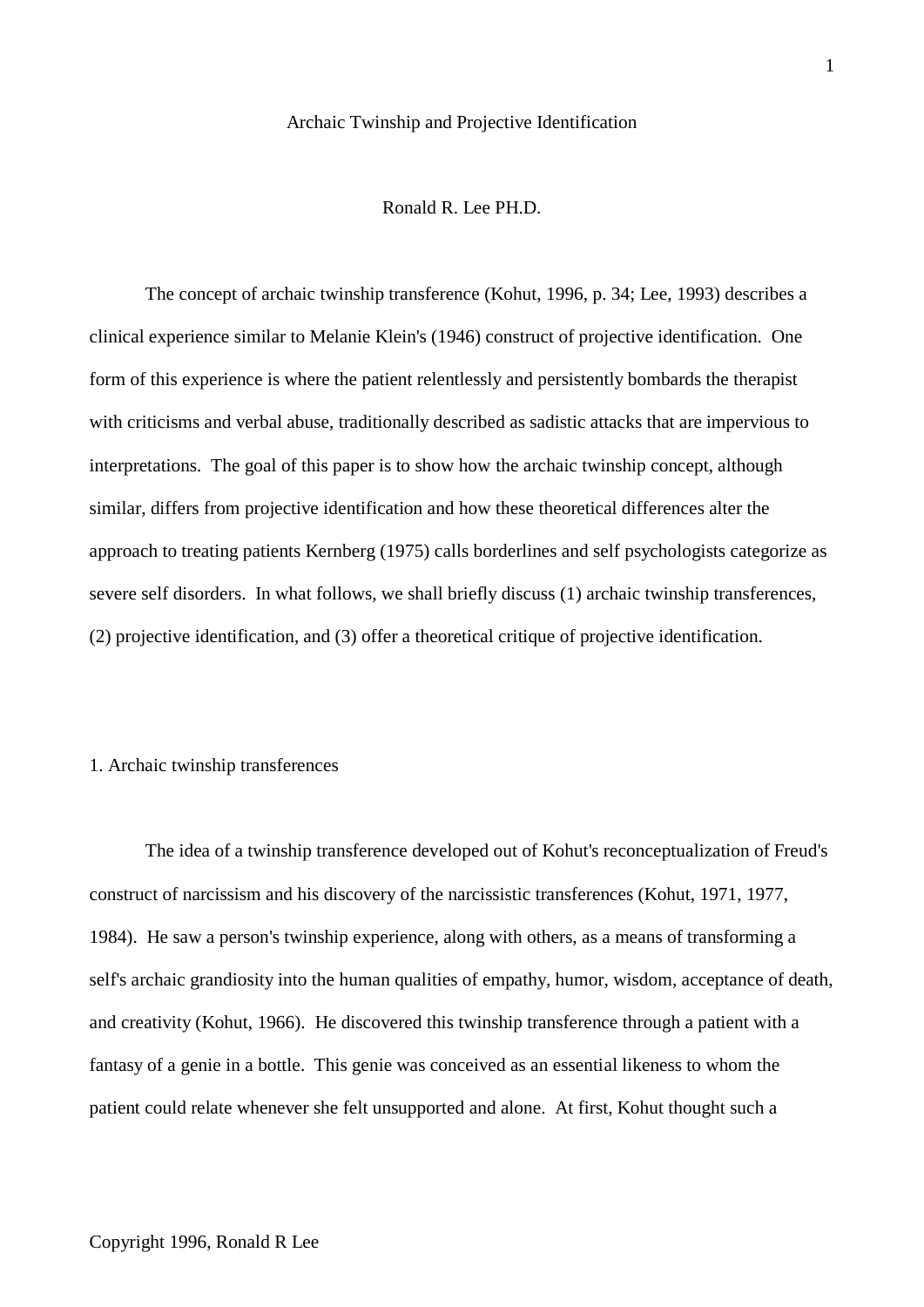twinship experience was an expression of a mirror transference but later recognized that twinship was a transference with its own line of development from archaic to mature forms (Kohut, 1984).

Kohut (1984) summarizes the twinship transference:

Within the context of the transference, an outline will gradually come to light of a person for whom the patient's early existence and actions were a source of genuine joy; the significance of this person as a silent presence, as an alter ego or twin next to whom the child felt alive (the little girl doing chores in the kitchen next to her mother or grandmother; the little boy working in the basement next to his father or grandfather) will gradually become clear [p. 204].

In this model of twinship, the preadolescent child experiences himself as a twin to the parent. In contrast, when an archaic twinship transference occurs, the patient does not twin the parent but wants the opposite: to experience the therapist as a twin who enters and shares his world. As Kohut (1996) explains,

in the twinship transference the patient experiences you like himself: his thoughts seem to be present in you also, and what's going on in him he feels is going in you too. When he feels distant, you are distant from him too. When he is enraged, he feels you are enraged too [p. 34].

Kohut continues, "Why is this behavior not a projection?" Taking notice of the work of Glover (1943) Kohut (1996) points out

that one can speak of projection only when there is already a clearly structuralized mental apparatus present. To put it in terms of the problems of narcissism, there is no projection as long as the I and the You are not yet separated" [p. 34].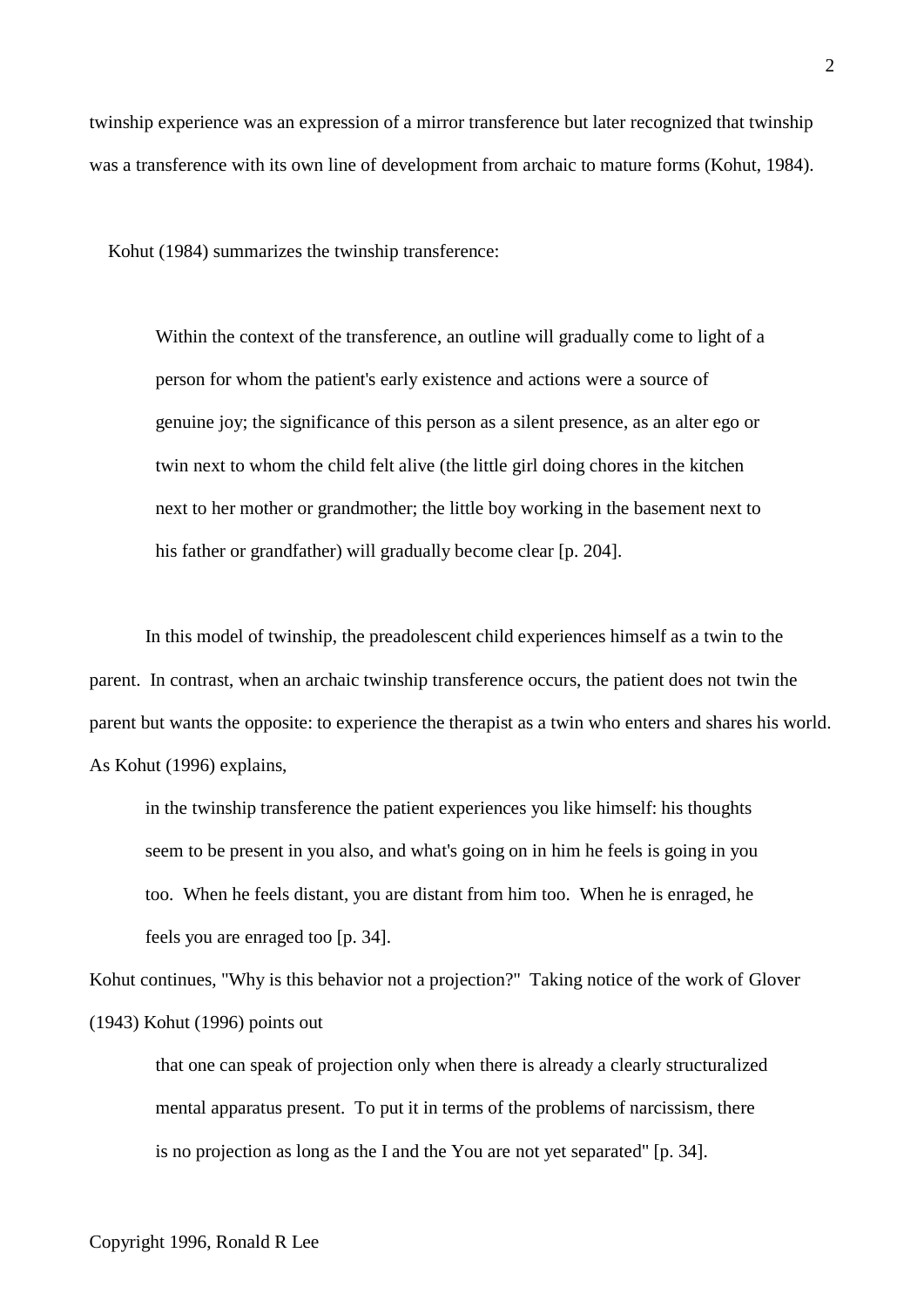Mr. N is a case in the self-psychology literature involving an archaic twinship transference. He is a gifted musical composer who was treated by Brandchaft (1988) over a 15-year span for an "intractable depression" that became severe and disabling after any success. During these depressions, Mr. N experienced despair, believed that his fate had already been determined, and thought that he had an incurable and global defect.

Mr. N's treatment was made difficult by his belief that the analyst was critical of him for feeling depressed and that the analyst was burdened by this depression. Brandchaft gradually evolved a strategy of holding Mr. N's despair in check and sustaining his own hopeful attitude by working hard to understand Mr. N's experience and his own response to it, and not attempting to alter Mr. N's mood. By way of demonstrating his understanding of Mr. N's experience, Brandchaft experienced Mr. N's depression to an attenuated degree. He says:

Repeated experiences of shared affect, though without confirmation of his perspective, had the ultimate effect of establishing for Mr. N the necessary conditions for a feeling of safety and harmony that subsequently carried over into other affect states and made the understandings I could convey assimilable [p. 138].

Exposed to Brandchaft's consistent stance of sharing Mr. N's depression in an archaic form of twinship, Mr. N. began to experience a bond and a belief that he could overcome his depression. He also eventually acknowledged that his analyst's hope had sustained him. Whenever Brandchaft was disappointed with Mr. N or lost confidence in himself, Mr. N experienced a loss of the bond and saw himself as a victim, unable to work. Only by persistent reinstatement of the therapeutic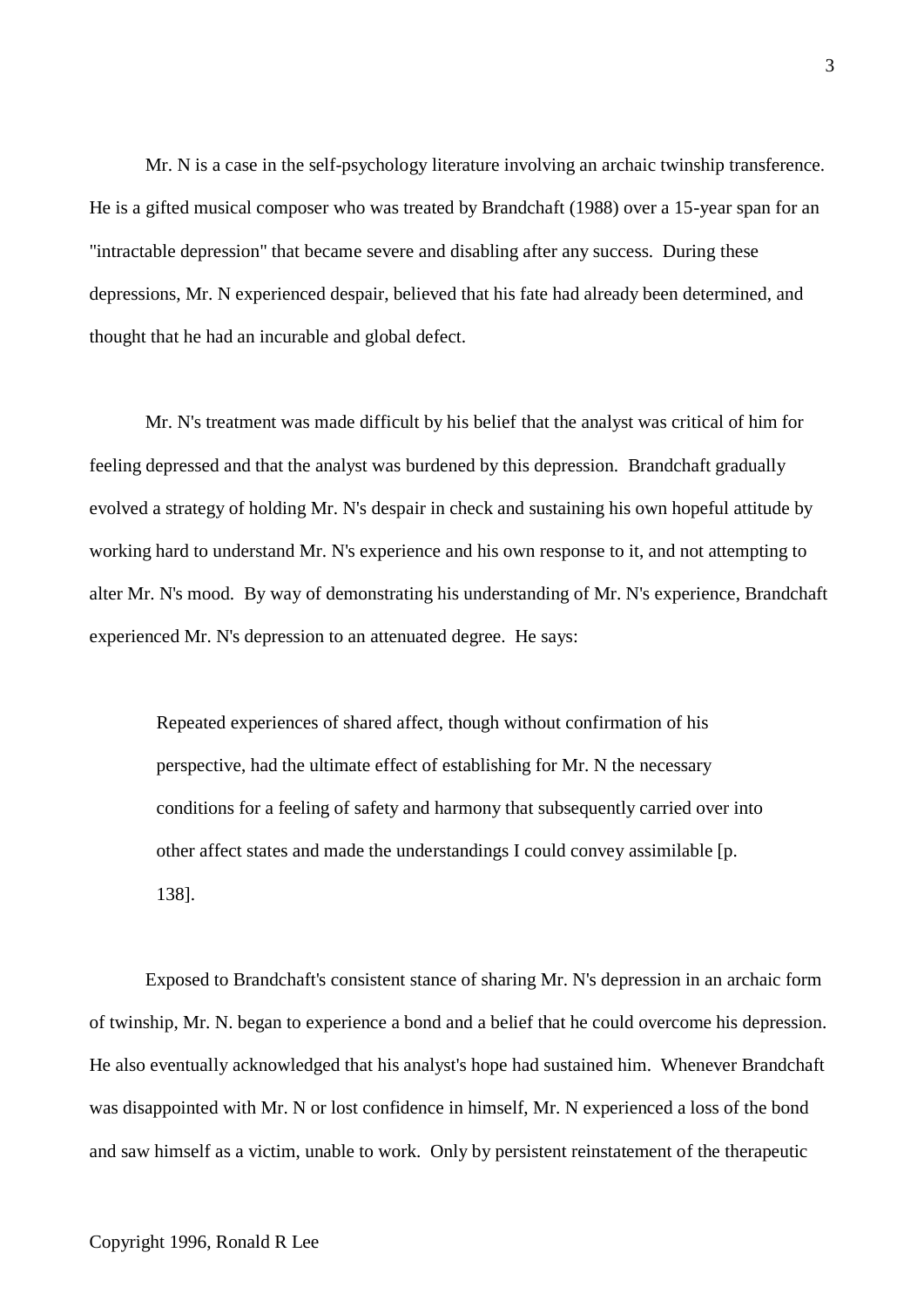bond through the analyst's renewed feelings of hope could Mr. N regain a sense of buoyancy. Because of this therapeutic experience with Mr. N, Brandchaft is convinced that:

the deepest source of depression in Mr. N...was the underlying belief that no tie could be formed and no pathway sustained in which the central strivings to give meaning to a life of his own and the disheartening internal obstacles he encountered could find empathic resonance and understanding so that he might ultimately prevail [pp. 149-150].

There are other forms of the archaic twinship transference. Patients with such transferences often have functioned as selfobjects in childhood to a parent and been traumatized by the experience. Three imposed experiences (Lee, 1992, 1993) are those such as selfobjects of blame, abuse and identity. Although the function of being a selfobject of abuse most resembles the description of projective identification, the concept of archaic twinship is inclusive and offers a broader range of selfobject functions than projective identification.

### 2. Projective identification

Melanie Klein (1946), the pioneer British theorist, first used the term projective identification. She saw projective identification as an intrapsychic mechanism whereby, in fantasy, a child expels the bad parts of the self into the mother to be rid of unwanted aggressive drives. Describing the primitive mechanism of projective identification, Klein says: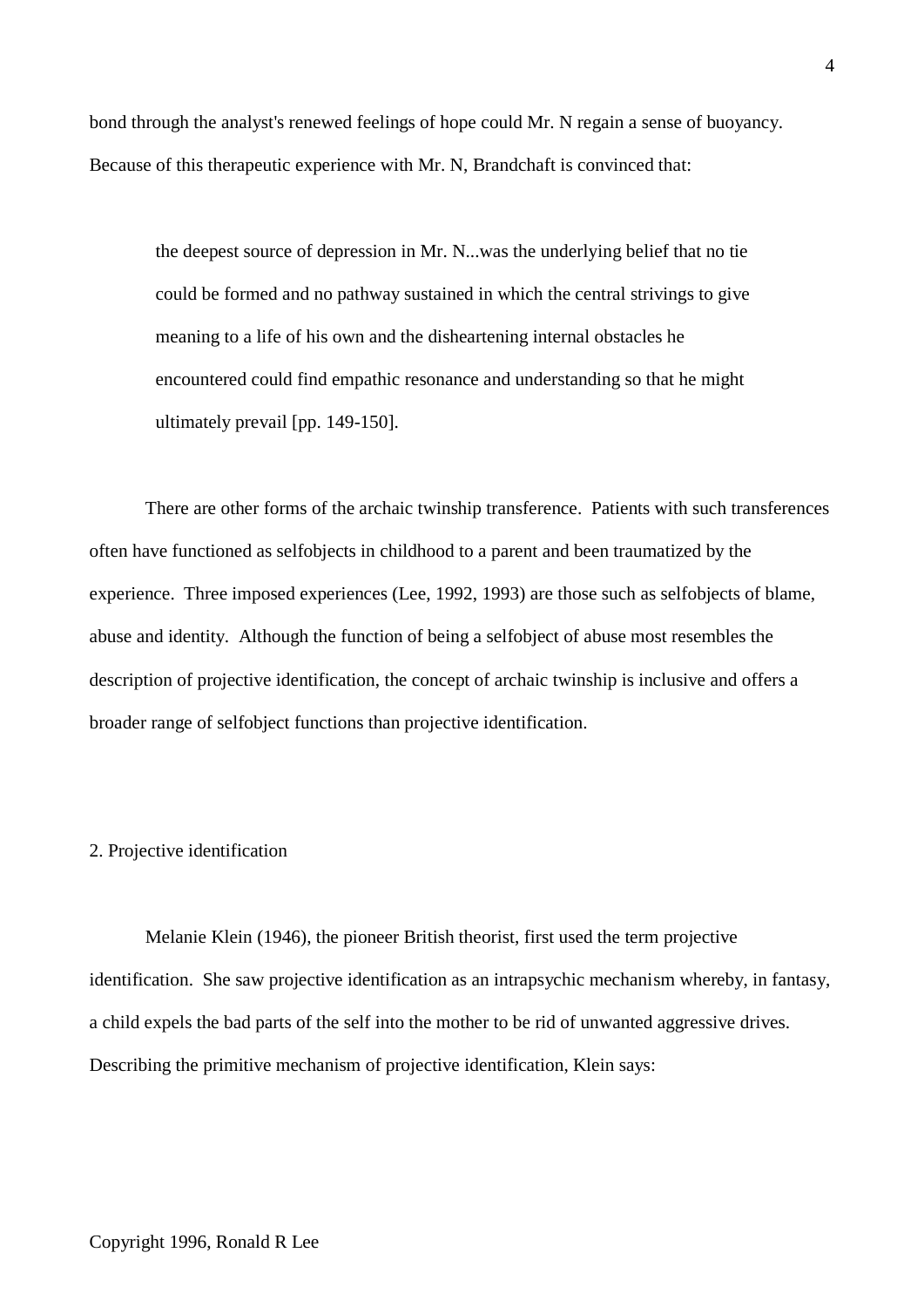The...attack [on the mother] derives from the anal and urethral impulses and implies expelling dangerous substances (excrements) out of the self....Together with these harmful excrements, expelled in hatred, split-off parts of the ego are also projected...into the mother. These...are meant not only to injure but also to control and to take possession of the object [p.8].

Kernberg (1975) discards Klein's concrete body terms, but maintains a view that projective identification is a defensive mechanism against the self and object representations that have been derived intrapsychically from aggressive drives. He says:

Projective identification is a primitive form of projection, mainly called upon to externalize aggressive self and object-images; "empathy" is maintained with the real objects onto which the projection has occurred, and is linked with an effort to control the object now feared because of this projection [p. 80].

Kernberg also links projective identification to Racker's (1957) concept of complementary identification, which was first expressed by Helen Deutsch in 1926 (p. 311). Complementary identification involves more than interacting as if the therapist is a transference object; it sees the patient as inducing emotions in the therapist and in himself similar to those of past interactions with a parental image. For example, "a primitive, sadistic mother image may be projected onto the therapist while the patient experiences himself as the frightened, attacked, panic-stricken little child" (Kernberg, 1975, p. 81). The patient then provokes the therapist to feel, and sometimes, to act sadistically.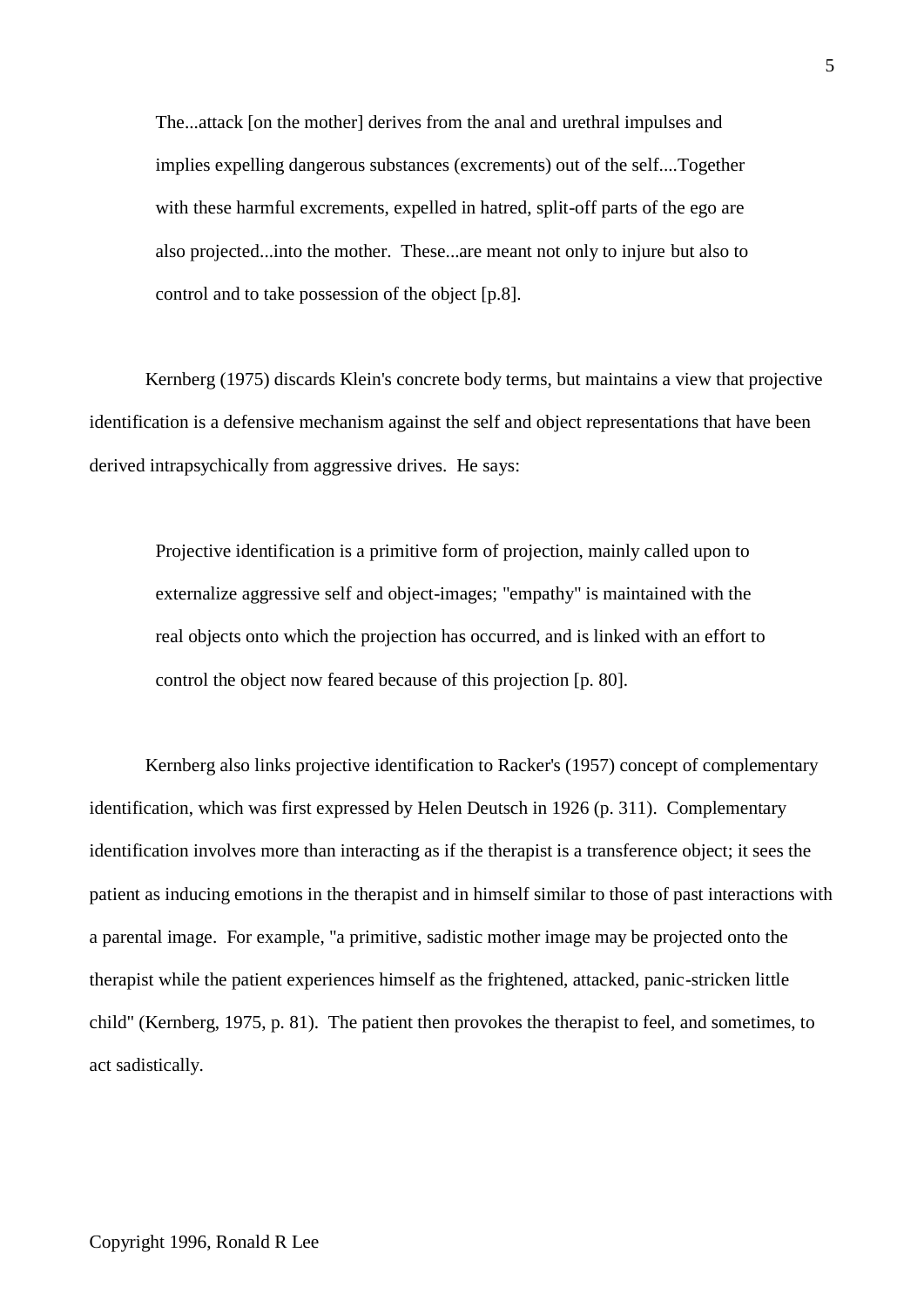Although Kernberg made no major alterations to Klein's construct of projective identification, he contributed important ideas about the management of this transference. Based on clinical experience, he was convinced that therapist passivity leads to inevitable treatment failures with patients who use projective identification. In treating a borderline, he thinks that

a high price was paid when the therapist tried to stay away from the latent negative transference and attempted to build a therapeutic relationship with the patient in an atmosphere of denial of that negative transference .... Serious acting out or even interruption of the treatment followed periods in which the therapist thought the patient was "building up identification" with him...while the patient remained emotionally detached [p.82].

Kernberg refers to patients whose behavior, out of a sadistic need to control the transference object, is not modifiable. Any attempt to set limits on this acting out or confronting the patient with the implications of this behavior brings forth angry outbursts and an interruption of treatment. According to Kernberg, hospitalization is then needed to block the transference acting out and protect the therapist from chronic and insoluble situations. Hospitalization avoids, says Kernberg, the destructive, vicious circles of projective identification and distorted introjective identification of the therapist as discussed by Heimann (1955).

Kohut's and Kernberg's views conflict. With narcissistic patients Kohut encouraged a long period of empathic immersion, often necessary before a mirroring or idealizing transference emerged. He accepted, for example, the idealization of the patient without interpretation. Kernberg sees Kohut as reinforcing narcissistic transferences that he considers are pathological formations used by the patient to avoid unneutralized aggressive drives and to compensate the patient for profound disappointments in childhood. Kohut, on the other hand, thinks that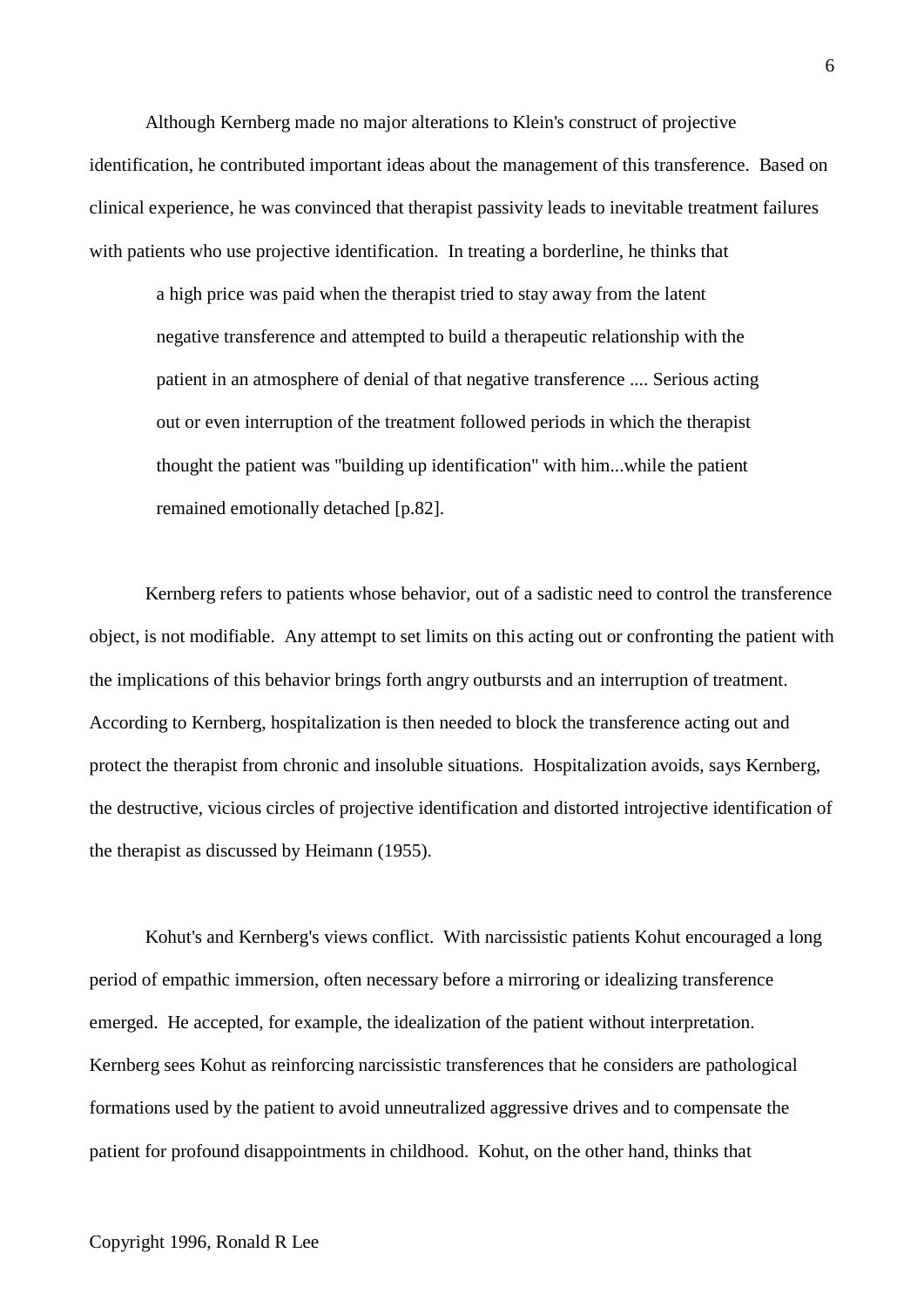narcissism is not necessarily pathological, but a form of arrest along its own line of development. The fact that Kohut's empathic immersion and concomitant passivity did not produce the vicious projective and introjective circles and dire sadomasochistic consequences predicted by Kernberg, begs for explanation.

Chessick (1977) thinks that Kohut and Kernberg are discussing two different populations. The narcissistic patient who gets through the sophisticated intake procedures of a Psychoanalytic Institute is different from borderline patients seeking psychotherapy from therapists struggling to make a living and, he might have added, different from the more difficult borderline cases who were referred to The Menninger Foundation where Kernberg was able to hone his theory of treating borderlines.

Clearly there are borderline patients without a well-developed sense of self who are not able to respond to supportive, kindly and benevolent measures, and who have a proclivity towards creating chaos. Some of these severe borderlines may need hospitalization to contain their reenactments. If these enactments are an acting out they may be as a consequence of mistakes made by psychotherapists in initially attempting to treat such patients using inadequate theory.

Other than treatment involving passive acceptance or hospitalization, there is a third option - interpretive treatment using an understanding of the way such patients easily establish archaic twinship transferences. When the archaic "sadistic" behavior of borderline patients is interpreted as projecting bad introjects into the therapist, these patients sometimes report shameful feelings of being condemned. On the other hand, when the hostile behavior is interpreted as a strong need to share childhood experiences and experience the therapist as a twin, many patients moderate their behavior, allow bonding, and improve borderline symptoms reduce markedly.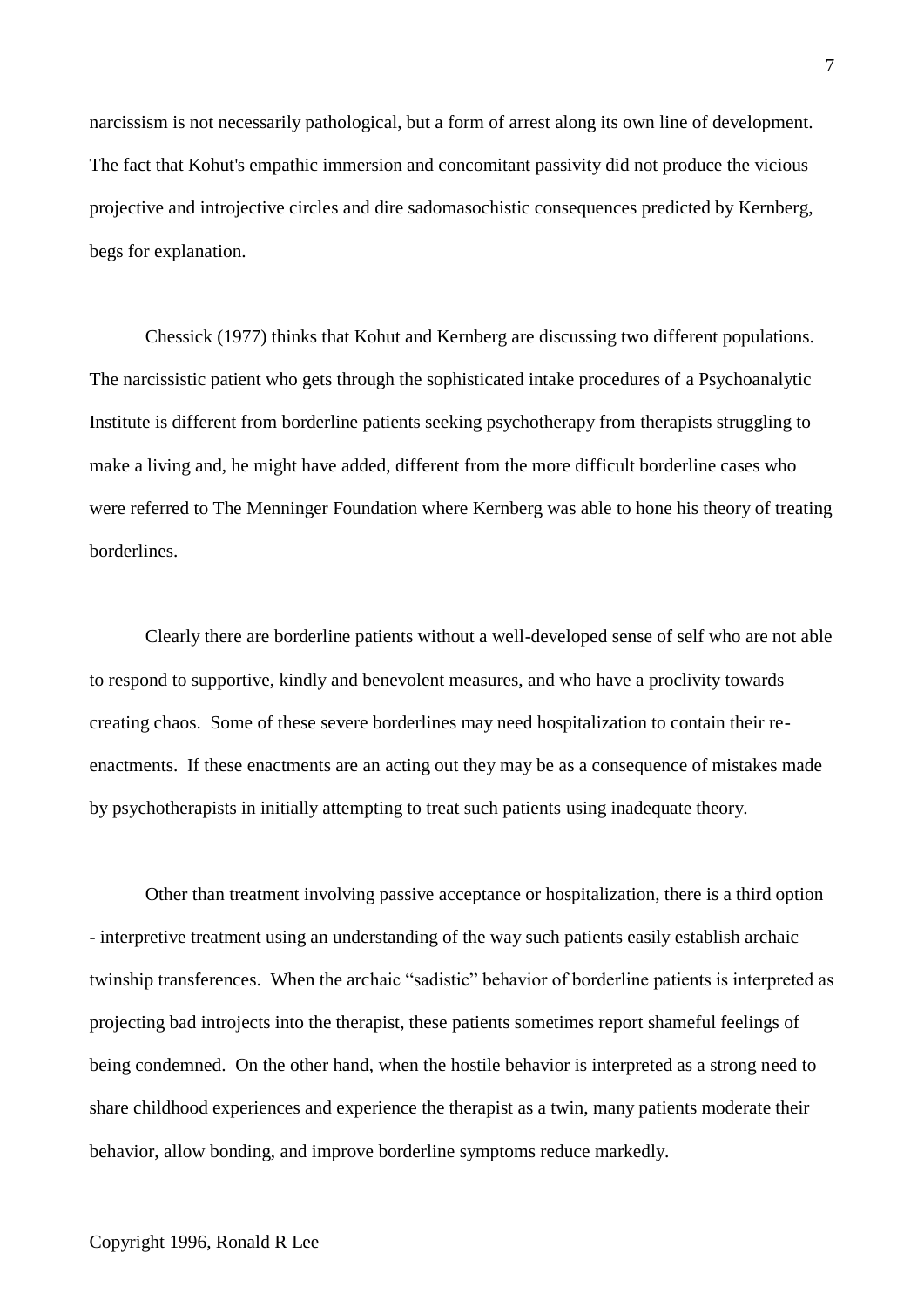## 3. Theoretical Critique of Projective Identification

Stolorow and Brandchaft (1988), who regard projective identification as the major construct of Kleinian metapsychology, challenge its theoretical adequacy even though this challenge tends to threaten the whole Kleinian system. They raise the question "whether Kleinian metapsychology deserves to be regarded as an enduring paradigm or whether it should take its place with dual instinct theory as a passing phase in the development of psychoanalytic science" (p. 37). Agreeing with Stolorow and Brandchaft, what ensues critiques projective identification under five headings: (a) drive theory, (b) mechanistic theory, (c) objectivism (d) individual mind theory, and (e) theoretical dissociation.

## (a) Drive theory

In the theories of Klein and Kernberg, projective identification presupposes a Freudian view of drive theory. In projective identification, the constantly pressuring, powerful aggressive drive in the form of a patient's bad introjects are projected on to the therapist. Yet once drive theory became discredited by the arguments of such theoreticians as Schafer (1976), Klein G. (1973), and Holt (1976) to become a peripheral position in modern psychotherapy theory, projective identification lost its original meaning. If a drive or its derivative is only activated under special conditions, as is now proposed, what is projected?

If projective identification's purpose is supposedly to rid a patient of the effects of an unwanted drive, as Klein and Kernberg argue, what motivates if drives are no longer the major motivating force for human behavior? According to Kohut, motivation for behavior commonly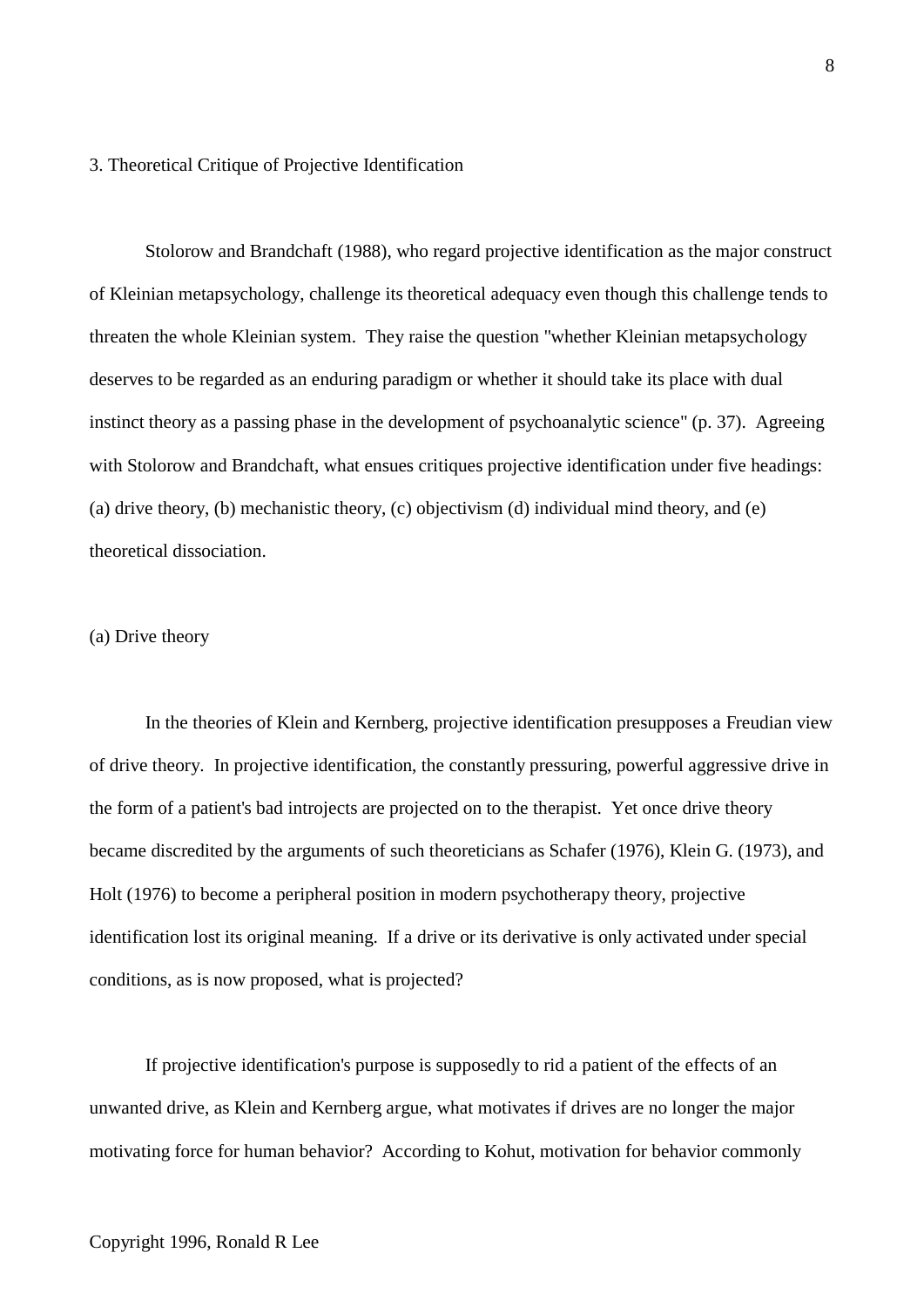described as projective identification, comes from the cohesion inducing processes associated with a twinship experience. Under this new theory drives emerge on a self-organization's center stage only when they reflect its organizational breakdown. Tomkins speaks in similar terms in healthy adaptive functioning, where drives are immersed in a contextual network of affects. Tomkins also thinks that assertiveness comes scripts that developed for the affect of anger and not from an aggressive drive.

## (b) Mechanistic theory

In deriving the projective identification construct, Klein also accepted Freud's mechanistic ideas about the mind. To Klein, objects such as introjects, exist in some kind of "internal space." And with the idea of an introject/object, projection may be envisaged as launching projectiles across space from one person to another. This spatial view, however, presupposes two persons who have individuated and developed self-boundaries from which to project, whereas clinical experience suggests that when the process called projective identification takes place, patients consider the therapist as an extension of themselves. If this extension takes place, how can the process be projection. And further, if the process of projective identification is entirely intrapsychic and, therefore, is not influenced by the characteristics of the therapist or the therapeutic interaction as Klein and Kernberg claim, why is projection needed. If, on the other hand, therapists are able to function as selfobjects, that is, as extensions of the patient, there are no individuated self-boundaries and hence the process of launching projections across self-boundaries, becomes unnecessary.

(c) Objectivism.

9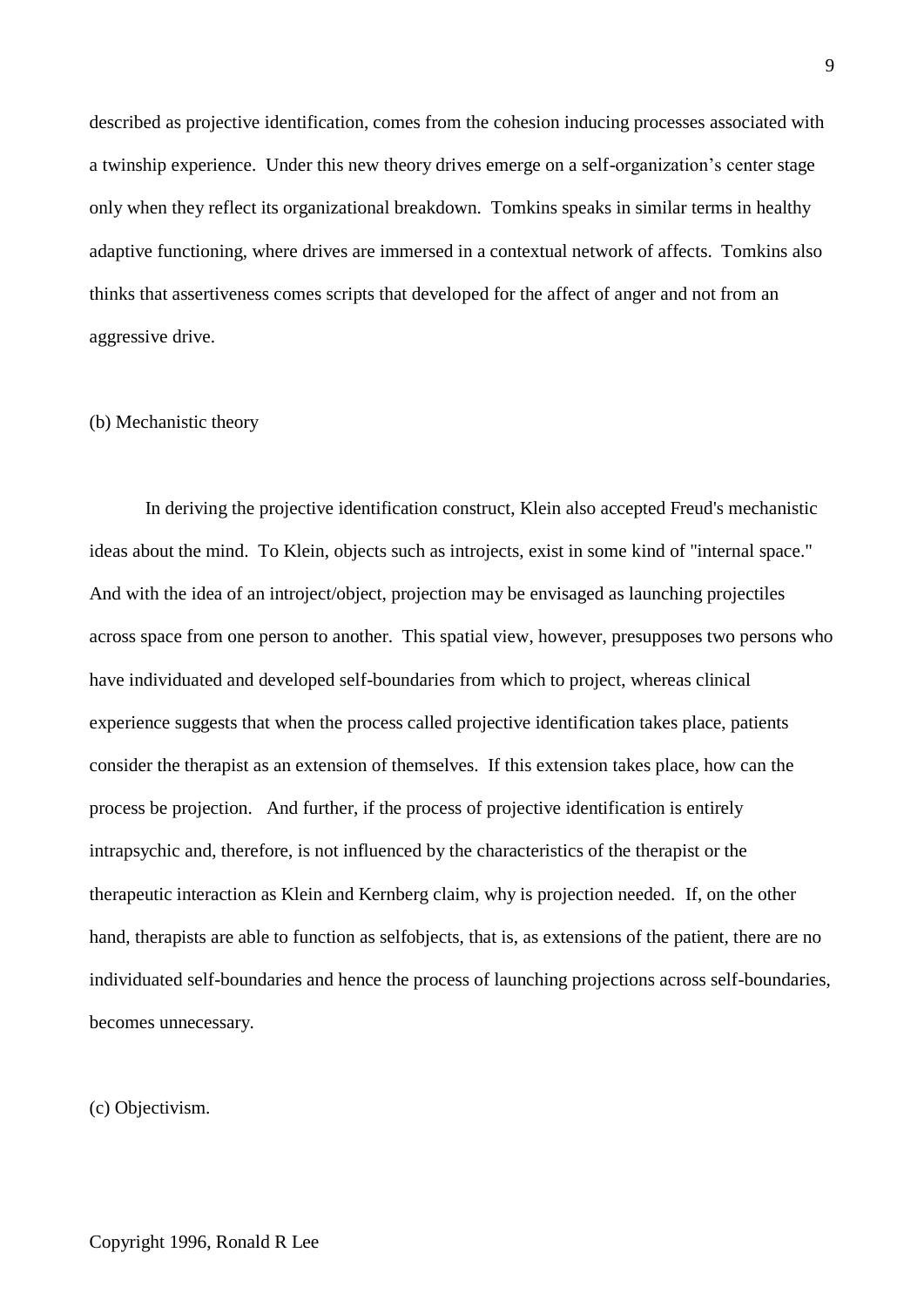Stolorow and Brandchaft (1988) believe the major weakness of projective identification is its assumption of an objective reality that is distorted by projections and introjections. As an example, they refer to the experiences of Rosenfeld who, in working with psychotic patients, claims that

the psychotic's fear of his own projected instinctually derived aggression...creates the paranoid experience and that the definitive treatment requires analytic focus on the projected contents so that the distortion of reality involved in the psychotic transference can be gradually overcome [p. 37].

Using their own experiences with psychotic patients Stolorow and Brandchaft reply:

We found that when we viewed the persecutory perceptions as distortions, the intensity of the paranoia increased and the images of endangerment became progressively more concrete. In contrast, when we investigated the persecutory transference feelings from within the perspective of the patient's own subjective frame of reference, and recognized that they contained symbolically encoded depictions of damaging early developmental traumata that were being replicated with the analyst, dramatic changes occurred. In the process, we became aware of how our own way of conceptualizing, interpreting, and responding to the patient's state of mind had unwittingly played a role in codetermining both the further course of the therapeutic interaction and the intensification of the patient's manifest psychopathology [p. 37].

# (d) Individual mind theory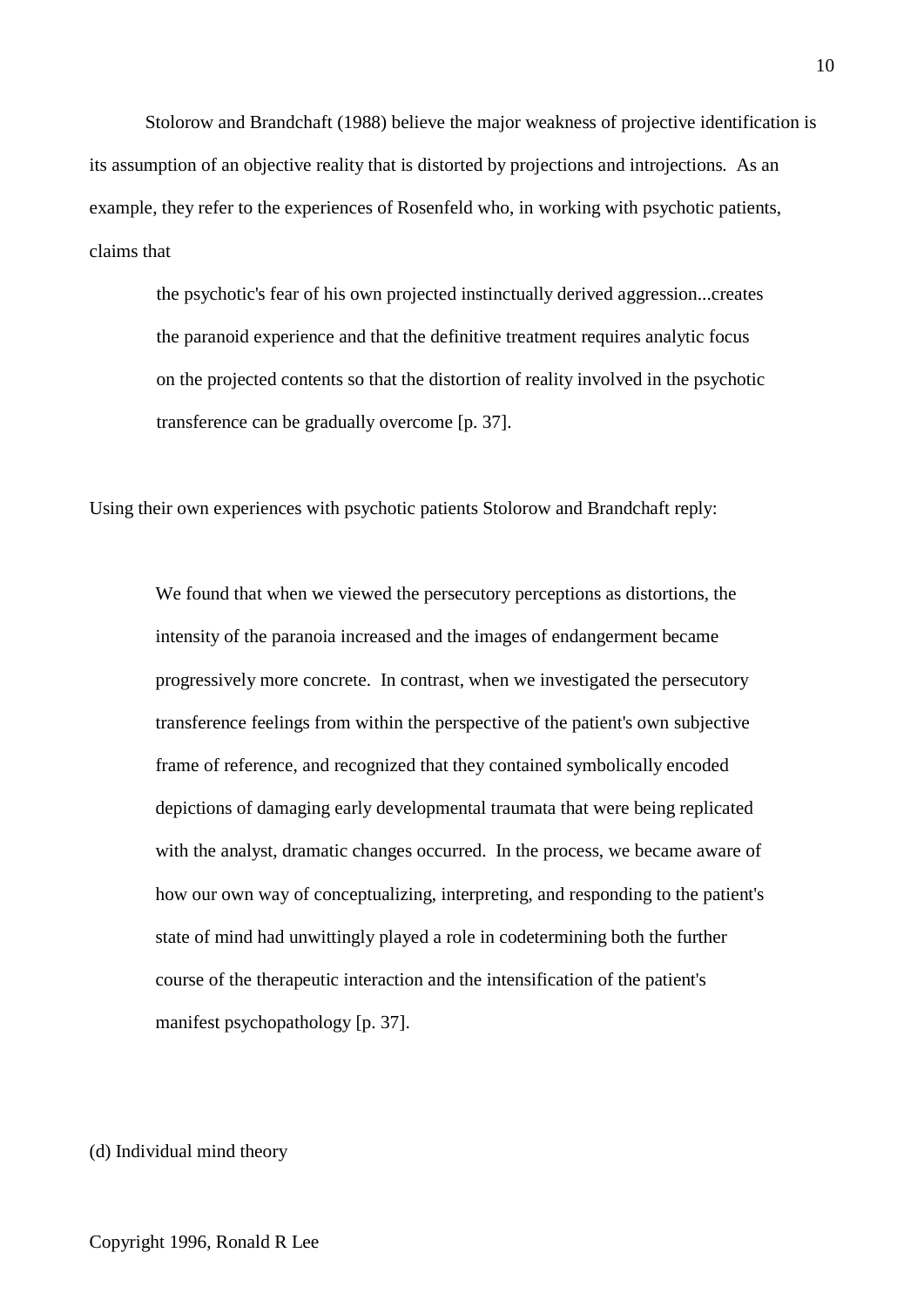Stolorow and Atwood (1992) think that the central myth of contemporary Western Culture is the "Isolated Individual Mind." They think that

The omnipotence of the individual mind reaches its pinnacle in certain versions of Kleinian object relations theory, most notably in the clinical application of the concept of projective identification [p. 15].

They then refer to Kernberg (1975) whom they claim transforms Klein's (1950) description of a primitive fantasy into a causally efficacious mechanism through which a person is presumed to translocate parts of himself into the psyche and soma of another [p. 15]. Stolorow and Atwood illustrate their point by referring to Kernberg's (1975) discussion of Ingmar Bergman's movie, Persona. This movie depicts

the breakdown of an immature but basically decent young...nurse, charged with the care of a psychologically severely ill woman presenting...a typical narcissistic personality. In the face of the cold, unscrupulous exploitation to which the young nurse is subjected, she gradually breaks down....The sick woman seems to be able to live only if and when she can destroy what is valuable in other persons....In a dramatic development, the nurse develops an intense hatred for the sick woman and mistreats her cruelly at one point. [Then Kernberg interprets,] it is as if all the hatred within the sick woman had been transferred into the helping one, destroying the helping person from the inside [pp. 245-246].

Commenting on Kernberg's interpretation, Stolorow and Atwood say,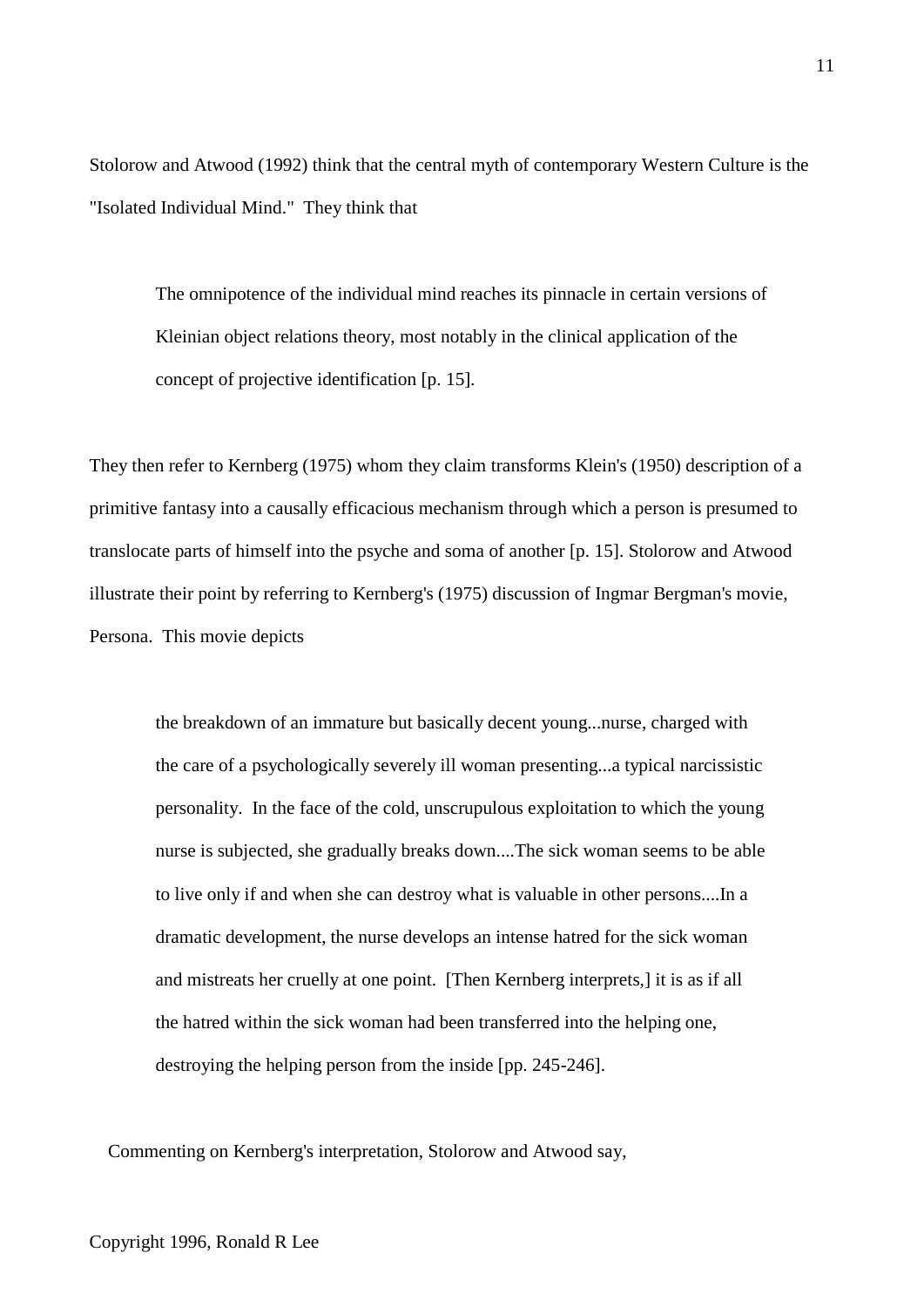Here we see a caricature of the isolated mind unleashed. The subject is viewed as creating not only her own experiences, but even the other's experiences as well. A unidirectional influence system is pictured wherein everything that one experiences from the surround is seen as being the product of one's own omnipotent intrapsychic activity. The impact of the surround is nowhere to be found [p. 16].

### (e) Theoretical dissociation

With mounting criticism of, and an awareness of the limitations of, projective identification, some theorists expanded its meaning. Malin and Grotstein (1966) not only view projective identification as a defensive process but as a way of establishing object relationships to foster integration. Langs (1976) viewed projective identification as the central element in the interactional field through which unconscious communications are transmitted. Ogden (1979, 1982) pulled all these views together in describing projective identification as an interaction that served three major functions: communicative, defensive, and object related.

The problem with this expanded approach to the meaning of projective identification from a post-empiricist philosophical position, is that words and concepts gain meanings from their context and usage (Lee and Martin, 1991). As Goldberg (1988) says, no word can stand alone outside a dictionary. Take a word out of its context and it loses meaning; take a theoretical construct out of the theoretical system where it was developed and into which it was embedded and its meaning changes. Goldberg calls such efforts as extending the meaning of projective identification, "theory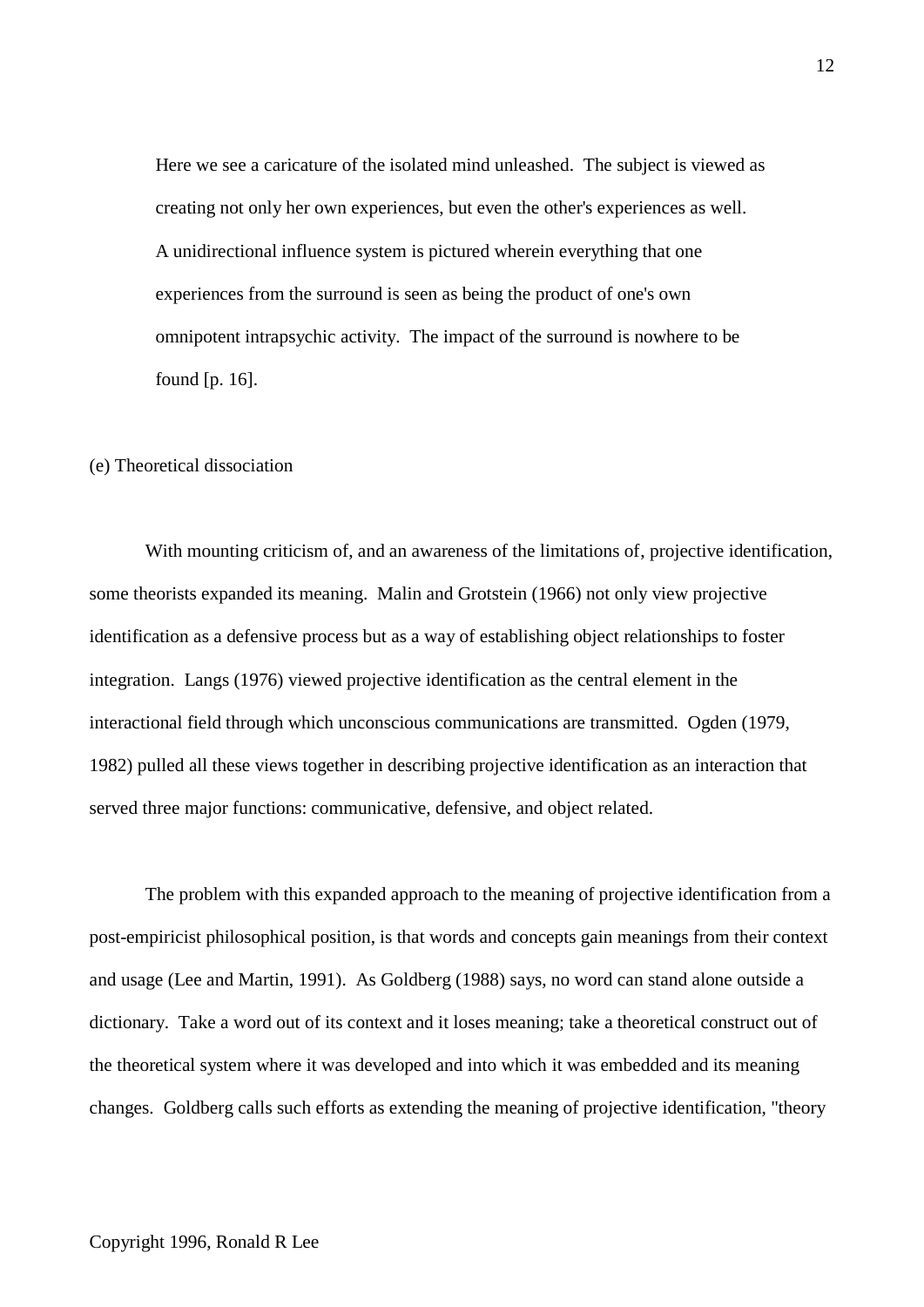stretching," and thinks that this can too easily become "theory tampering" that trivializes the original meaning.

Goldberg gives as his example the way in which the Classical view of conflict has been redefined as "ongoing new experiences" instead of conflicts between the agencies of Id, Ego and Superego. He points out that no doubt some sort of heroic stretching of the classical theory of conflict could be equated with new experiences, but "it seems at some point to have lost its moorings in Freud's original sense" (p. 25). Such stretched meanings means that "if everything is 'conflict,' then conflict is nothing" (p. 25).

Suttie (1935) points out that Freud succumbed to theory stretching. Freud (1931), reluctant to "retract the universality of the thesis that the Oedipus complex is the nucleus of the neuroses" (p. 226), said "we can extend the content of the Oedipus complex to include all the child's relations to both parents" or "we can give due recognition to our new findings by saying that women reach a normal positive Oedipus situation only after surmounting a first phase dominated by the negative complex" (p. 226). Suttie then comments, "why...should we be 'reluctant to correct an admitted error; why should we obscure it by making our original propositions all but meaningless (through an indefinite extension of the Oedipus Concept)" (1935, p. 223).

Mitchell (1988) sees theory stretching as similar to "loose constructionism" in law. He says that

Loose constructionists regard the Constitution as a document with no fixed meaning; the Founding Fathers could not have foreseen the enormous social and economic changes that have occurred over the course of American history, and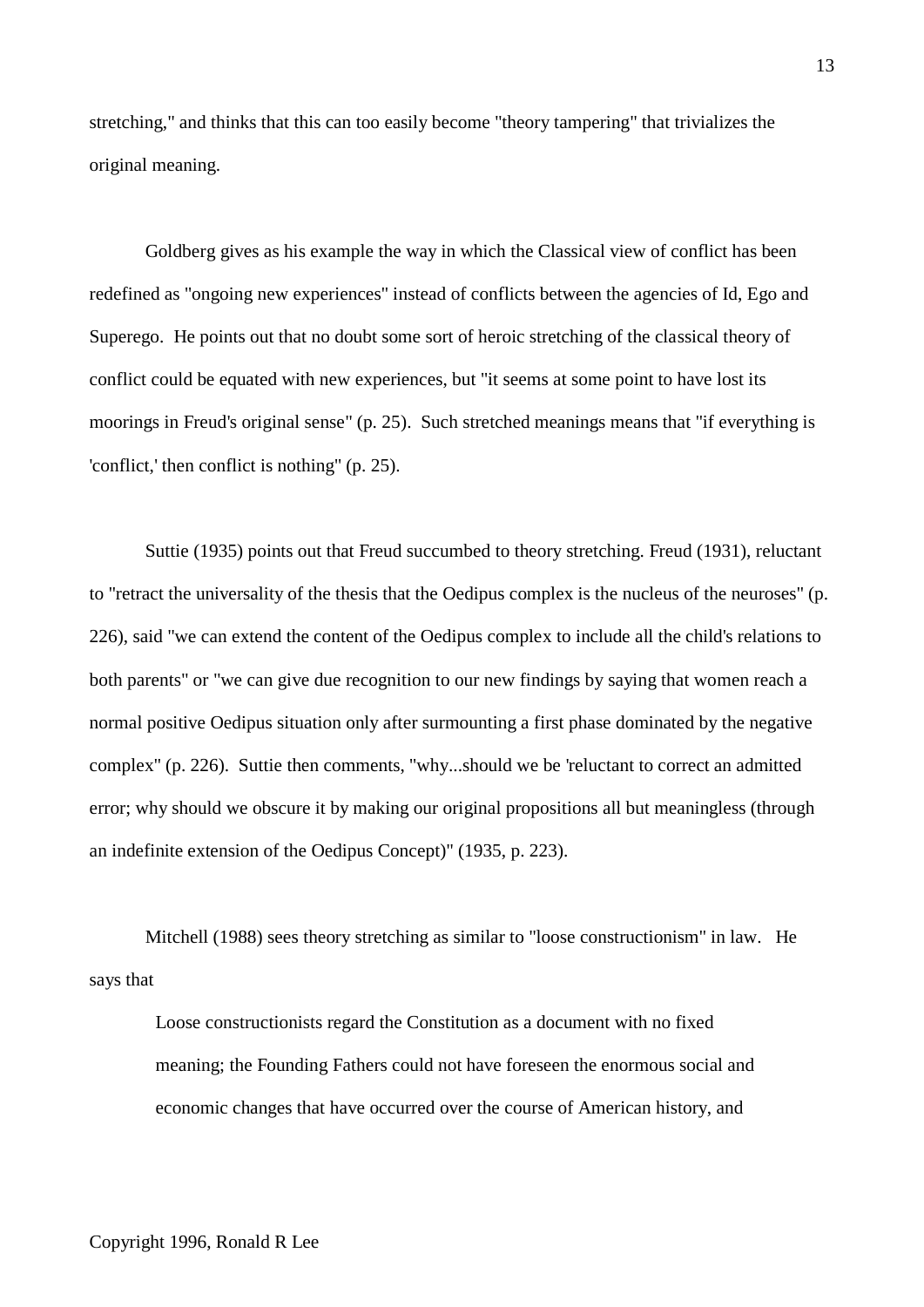the Constitution is therefore best used as a text whose interpretation is contingent upon changing circumstances [p. 55].

He also points out that in psychoanalysis Loewald makes "imaginative" interpretations and creative use of Freud's text to generate new meanings and is essentially uninterested in how Freud actually understood things. Loewald is concerned with assigning new meanings to Freud's text as a vehicle for developing his own thought (p. 56).

To Mitchell (1988) what is troublesome, however, is when the looseness of the constructionism is unacknowledged, and Freud is made to read as if he actually meant to say what the current author now proclaims. This creates great confusion; basic differences in premises and conceptions are blurred, and an accurate exploration of the implications of these differences becomes impossible. Such a constructionistic strategy depends ultimately on the illusion that using the original words does retain something of the original meanings (p. 56).

Modern adherents of the drive model frequently claim to be updating the concept of "drive," while changing it fundamentally, in an attempt to claim the authority and interpretive power of the original formulation. Brenner, for example, disconnects 'drive' from any organic substrate or energic flow, treating it as self-evident, purely psychological concept, yet he feels no need to derive the power of the drive from other sources. On the one hand, the original concept is radically redefined; on the other, all the connotations and attributes of the original concepts are still claimed (p. 56).

In a similar fashion, Malin and Grotstein, Langs, and Ogden are open to the criticism of theory stretching and loose constructionism when it comes to the concept of "projective identification." Tansey and Burke (1989) think so. They say, "to subsume all these separate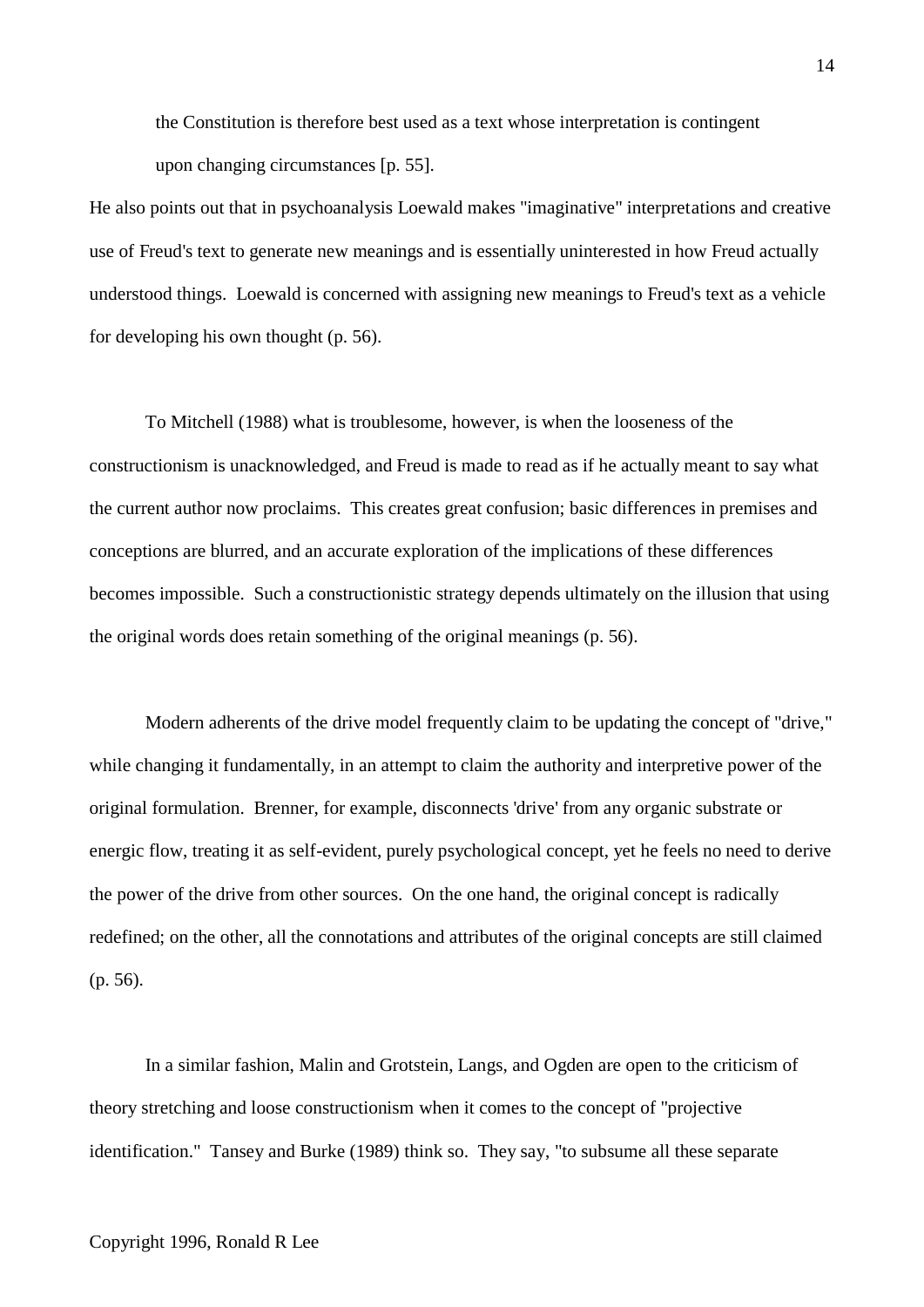processes under the name projective identification diminishes the precision of the term" (p. 44). So, when Malin and Grotstein, langs and Ogden expand the meaning of projective identification, they are describing a frequently encountered clinical experience, but are not describing projective identification and associated theoretical meanings any more. They are forming a new interpretation that needs a new label and critical scrutiny as to its theoretical value.

# Conclusion.

According to Kernberg (1975), there is a hostile, sadistic clinical pattern that, if it emerges in patients, is impossible to handle without hospitalization because the patient's pattern of projection and reintrojection becomes destructive to the psychotherapy, the patient and the therapist. Although the projective identification construct offers one explanation of this situation, it may make the condition worse because of its perceived automatic and mechanical quality. The possibility that projective identification is iatrogenic raises the question of more useful theoretical ways to understand this clinical phenomenon. One alternative is the concept of an archaic twinship experience to describe the clinical experience referred to as projective identification.

Archaic twinship experiences can be considered as a special form of preverbal communication. Its theoretical connections, however, are not with communication theory, but with the central construct of self-psychology, the selfobject experience. Understanding that the so called sadistic pounding of the therapist may be an expression of a need for twinship, links it into selfpsychology theory and, therefore, views such behavior as a person's attempt to become more cohesive.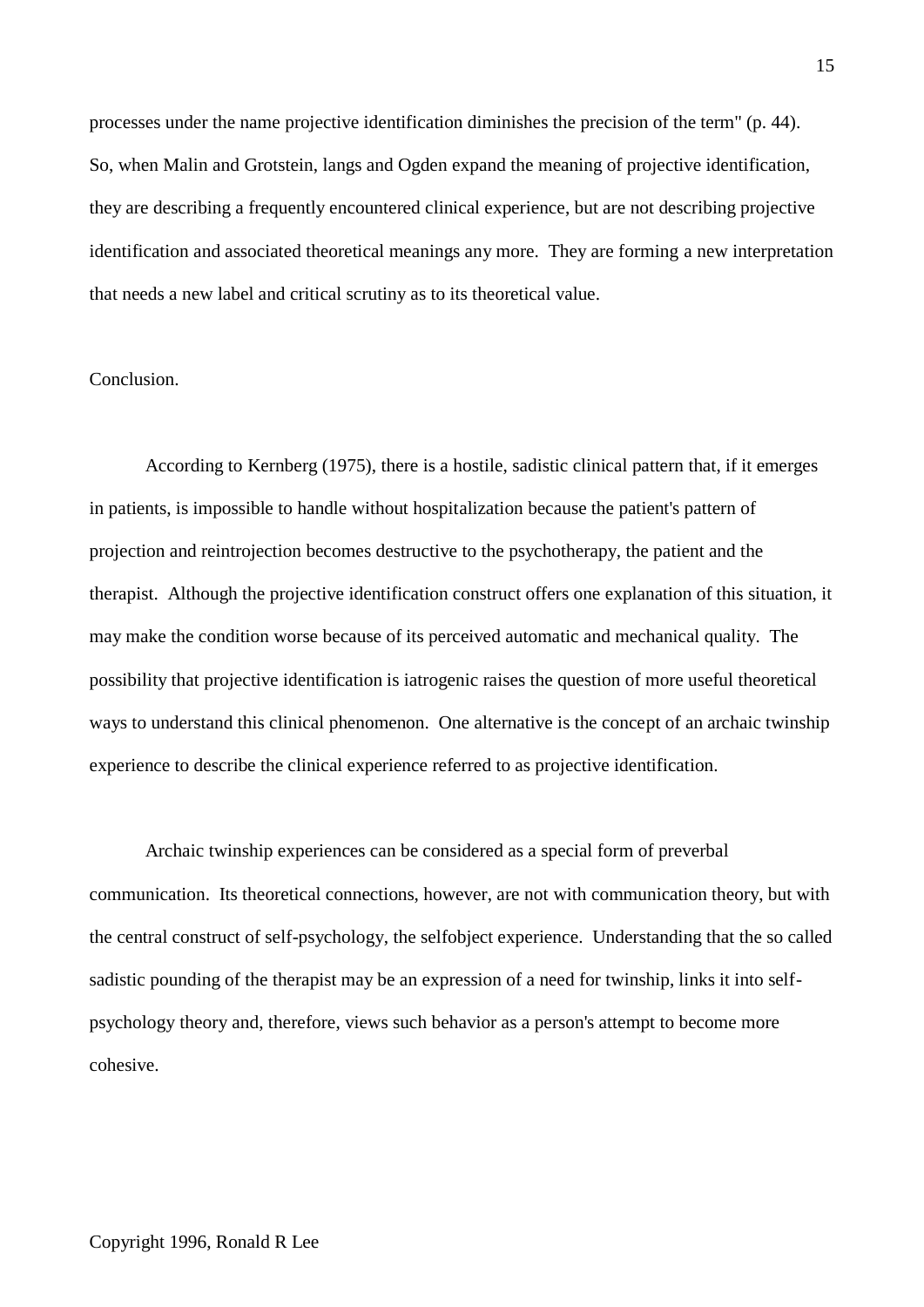Self-psychology also suggests that the uncontrolled projective and introjective circling, referred to by Heimann, may result from the wounding that accompanies the therapist's failure to respond empathetically to a patient's need for twinship. This further suggests that if sadistic behavior is interpreted as a patient's hunger for the therapist to experience what the patient experienced growing up, the behavior has a chance of abating if this explanation is made early in the process.

If the therapist responds to the twinship pattern that emerges with helpless passivity rationalized as "empathic immersion" - such passivity may become destructive and necessitate the hospital treatment Kernberg recommends. Could it be, however, that the bleak theory of projective identification contributes to a therapeutic phobia about the borderline and a sense of helplessness that makes the psychotherapist less likely to respond with empathy to the archaic expressions of a hunger for a twin? I have supervised cases where this has been so. As difficult as the therapeutic exploration with severe self disorders may be, a theory of archaic twinship gives us a new clinical way to proceed and a new avenue to explore the understanding of these patients and, hence, sustains the precious therapeutic ingredient of hope.

# References

Brandchaft, B. (1988), A case of an intractable depression. In: Learning From Kohut: Progress in Self-psychology, Vol. 4, ed. A. Goldberg. Hillsdale, NJ: The Analytic Press, pp. 133-154. Chessick, R. (1977), Intensive Psychotherapy of the Borderline Patient. New York: Aronson. (1985), Psychology of the Self and the Treatment of Narcissism. New York: Aronson.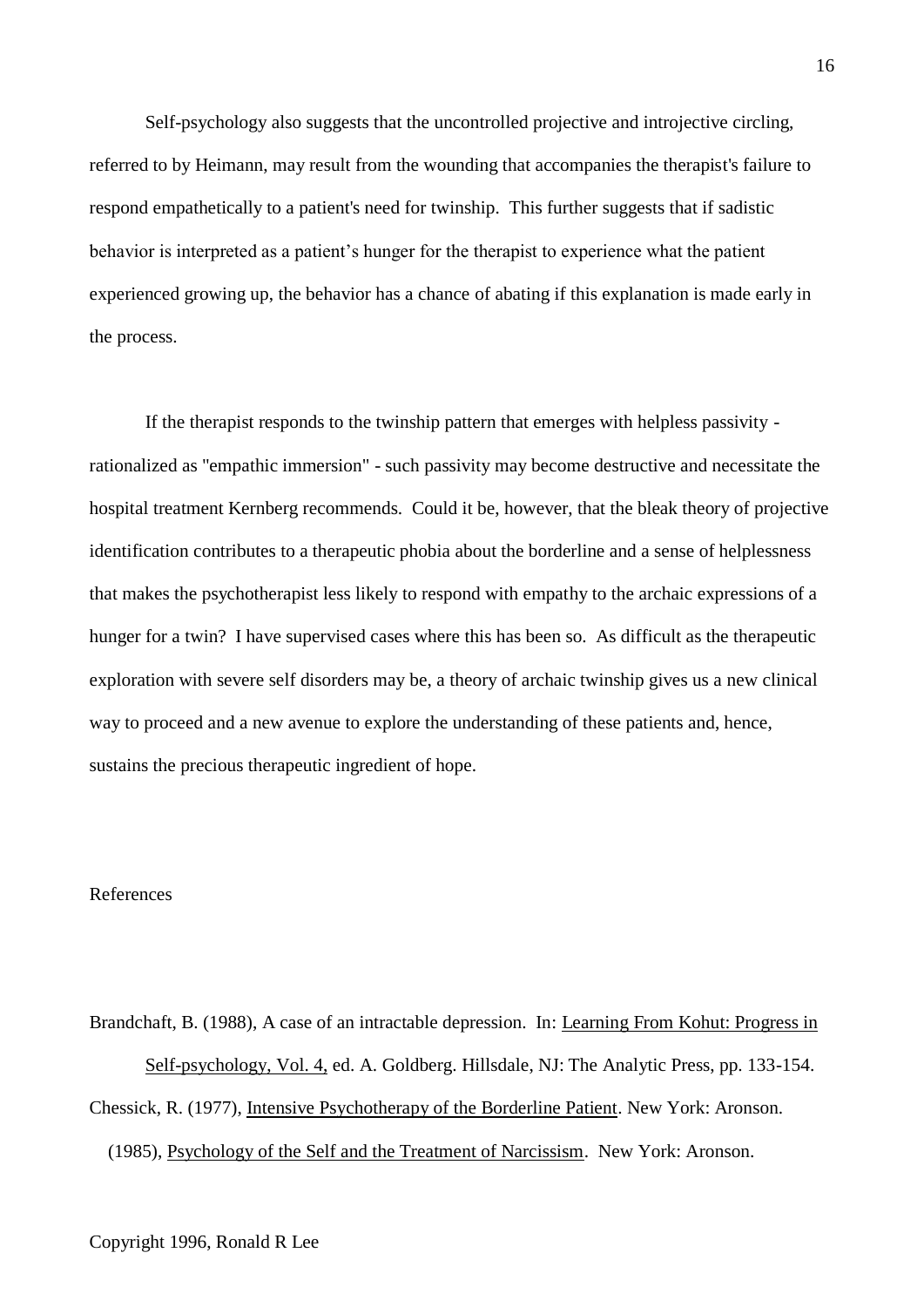Fairbairn, R. (1944), Endopsychic structure considered in terms of object-relations. In:

Psychoanalytic Studies of Personality. London: Routledge & Kegan Paul, 1981, pp. 82-132.

Freud, S. (1931), Female sexuality. Standard Edition, 21:223-243. London:Hogarth Press, 1961.

- Glover, E. (1943), The concept of dissociation. In: On the Early Development of the Mind. New York: International Universities Press. (1956) pp. 307-327.
- Goldberg, A. (1988), A Fresh Look at Psychoanalysis: The view from Self-psychology. Hillsdale, NJ: The Analytic Press.
- Heimann, P., (1955), A combination of defense mechanisms in paranoid states. In: M. Klein et al. New Directions in Psychoanalysis. New York: Basic.
- Holt, R. (1976), Drive or wish? A reconsideration of the psychoanalytic theory of motivation. In: Psychology verses Metapsychology, ed. M. Gill & P. Holtzman. New York: International Universities Press. pp. 158-197.

Kernberg, O., (1975) Borderline Conditions and Pathological Narcissism. New York: Aronson.

Klein, G. (1973), Two theories or one. Bull. Menn. Clin. 37:102-132.

Klein, M. (1946), Notes on some schizoid mechanisms. In: Envy and Gratitude and Other Works 1946-1963. London: Delacorte Press/Seymour Lawrence. pp. 1-24.

Klein, M. (1970), Contributions to Psycho-Analysis 1921-1945. London: Hogarth Press.

- Kohut, H. (1966), Forms and transformations of narcissism. In: Self-psychology and the Humanities, ed. C. Strozier. New York: Norton, 1985, pp. 97-123.
	- (1971), The Analysis of the Self. New York: International Universities Press.
	- (1977), The Restoration of the Self. New York: International Universities Press.
	- (1984), How Does Analysis Cure? ed. A. Goldberg and P. Stepansky. Chicago: University of Chicago Press.
	- (1996), The Chicage Institute Lectures. Eds. P. Tolpin & M. Tolpin. Hillsdale, NJ: The Analytic Press.